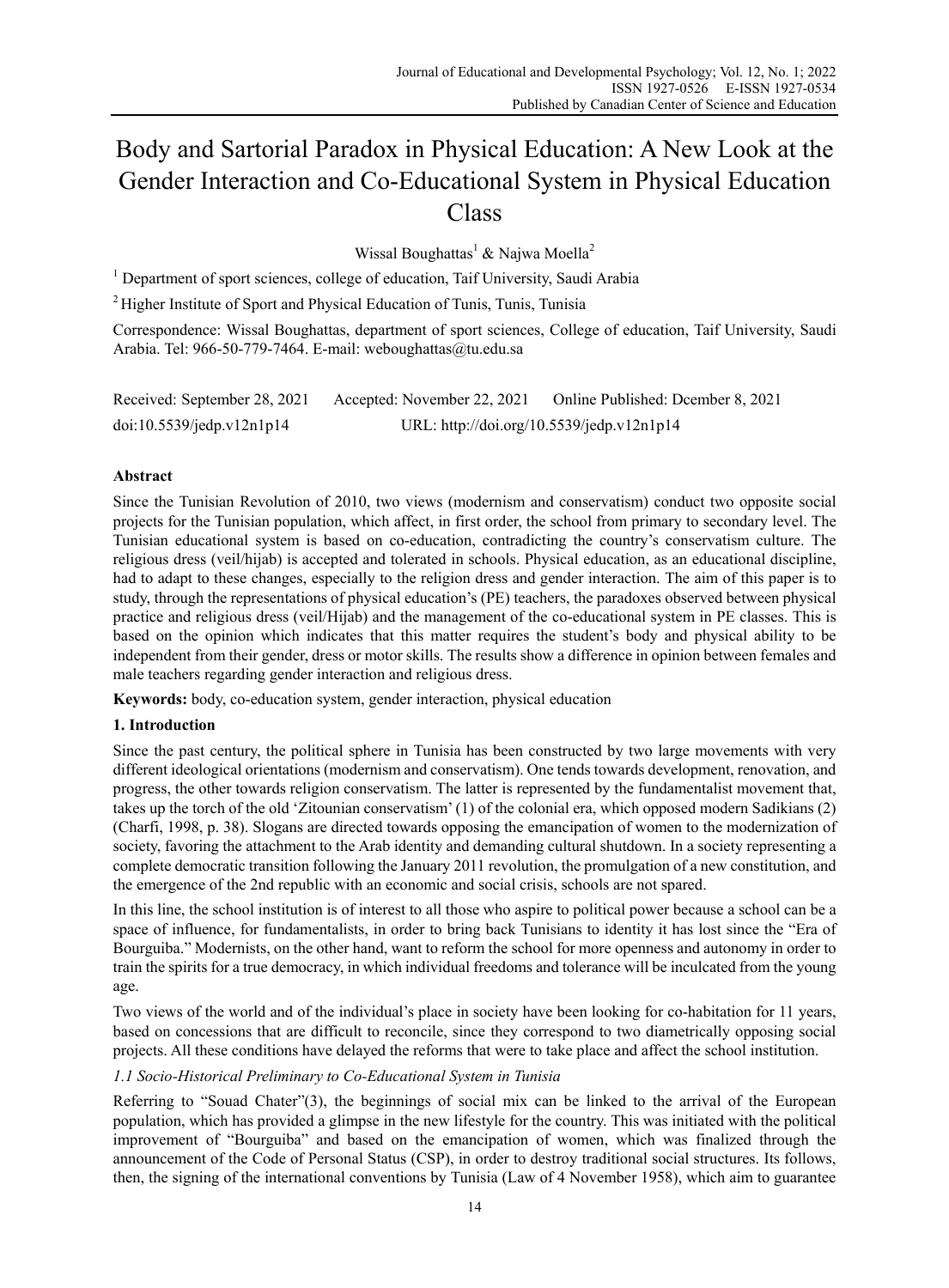'equal opportunities' and eliminate all types of discriminations against women. The reformist spirit has permeated all sectors, especially in education, which was open to all Tunisians without distinction between girls and boys. Co-educational system was opted immediately in primary, secondary, and higher education.

# *1.2 Co-Educational System in Physical Education (PE) and Gender Interaction*

At present and for some educational currents, the co-educational system is calling into question in other educational disciplines (especially French and English) because boys present relative failure compared to girls. Along the same lines, scientific research in education science and psychology are, at present, contradicting on this subject. In physical education (PE), the emphasis on the male model regarding what is taught characterizes the teaching process, focusing on what students 'need to learn,' while other educational currents continue to preserve co-education, teaching both sexes to know each other, to accept each other, and be prepared to live with each other. The school has to deal with the problem of stereotypes who question the co-educational system, and some teachers opt for separation between boys and girls in class, with a view to ensure best acquisition of knowledge for boys and girls (Verscheure et al., 2014).

Yet, the relationships between boys and girls are structured in the school, where social roles are established and strengthened. Lachhab (2012) indicates that teaching PE contributes towards the consolidation of gender interaction. This fact is manifested in the expression of male domination as being natural. It also reveals the model of reproduction and maintenance of the hierarchical order between the sexes, which remains the one of patriarchal societies, especially Tunisian society (Hamdi et al., 2017).

In retrospect, taking these genetic and cultural differences into consideration, develop them while being demanding in acquiring the skills of girls and boys. The emergence of these skills may be different for a majority of girls and boys but of equal value. Hence, the adoption of a differentiated pedagogy is based on the same educational content for both girls and boys but not necessarily with the same situations of learning (Vinson & Elandoulsi, 2014). It advocates treating gender interaction as a heterogeneity to manage and to behave fairly, aimed for a true equalization of knowledge in the future.

Bréau and Lentillon-Kaestner (2017) present the concept of gender interaction as a system of gender norms that establishes social and psychological differentiation; this system gives rise to a hierarchy of gender, based on differentiation on biological and natural foundations in order to establish a symbolic legitimacy of male superiority. This system of gender norms translates to gender stereotypes that dictate our conduct in everyday life and especially in school life.

State policies try to adopt this concept for the construction of equality and the development of laws. Lachhab (2008) signals that the co-educational system has shown a remarkable growth in different sectors (media, politics, social), especially in school; it describes multiple realities, and this concept characterizes spaces where genders evolve and interaction between boys and girls take place.

Verscheure et al. (2014) explain that the main concern of teachers of PE is much more towards acquisition of motors skills by students then concerns regarding the social values. It is, therefore, not surprising that the thinking of the teachers of PE reveals a constant contradiction between the values of justice, fairness, objectivity, and reliability. They put forward many contingencies of an evolution judgment with students, which means students who are physically stronger are favored by teachers.

Caroll and Hollinshead (2017) affirm that the co-educational system, especially in PE, takes an important place in school, creates an interaction between boys and girls, helps them discover and recognize each other, and build identity. Additionally, co-education will create a positive influence on for both sexes on each other, with a collaboration of complementarity. The school co-educational system is the expression of progress in legal, political, and social equality between the sexes. Flintoff (2017) states that co-educational system is based on gender interaction, signifying a guarantee of equal rights for individuals, regardless of their gender.

The organization of classes of PE in Tunisia use, in the majority, the co-educational system; in some cases, the separation mode between girls and boys is incorporated. These different forms of organization are interesting in application, as these accommodations are very good models of behavior and thinking, and, at same time, there is a big contrast between the two models of education.

Contradicting the complete Tunisian educational system, PE constitutes an exception due to the absence of official texts, which organize the classes in PE. The organization of sessions is the responsibility of educational advisers and teachers, who choose the form of organization they prefer, without taking into account the students' capacities. Since the 80s, teachers of PE imposed an identical sporting gear (blue shorts and a white T-shirt) for all the students, but in the last 10 years (after evolution), we see the emergence of new veiled heads in different schools and also in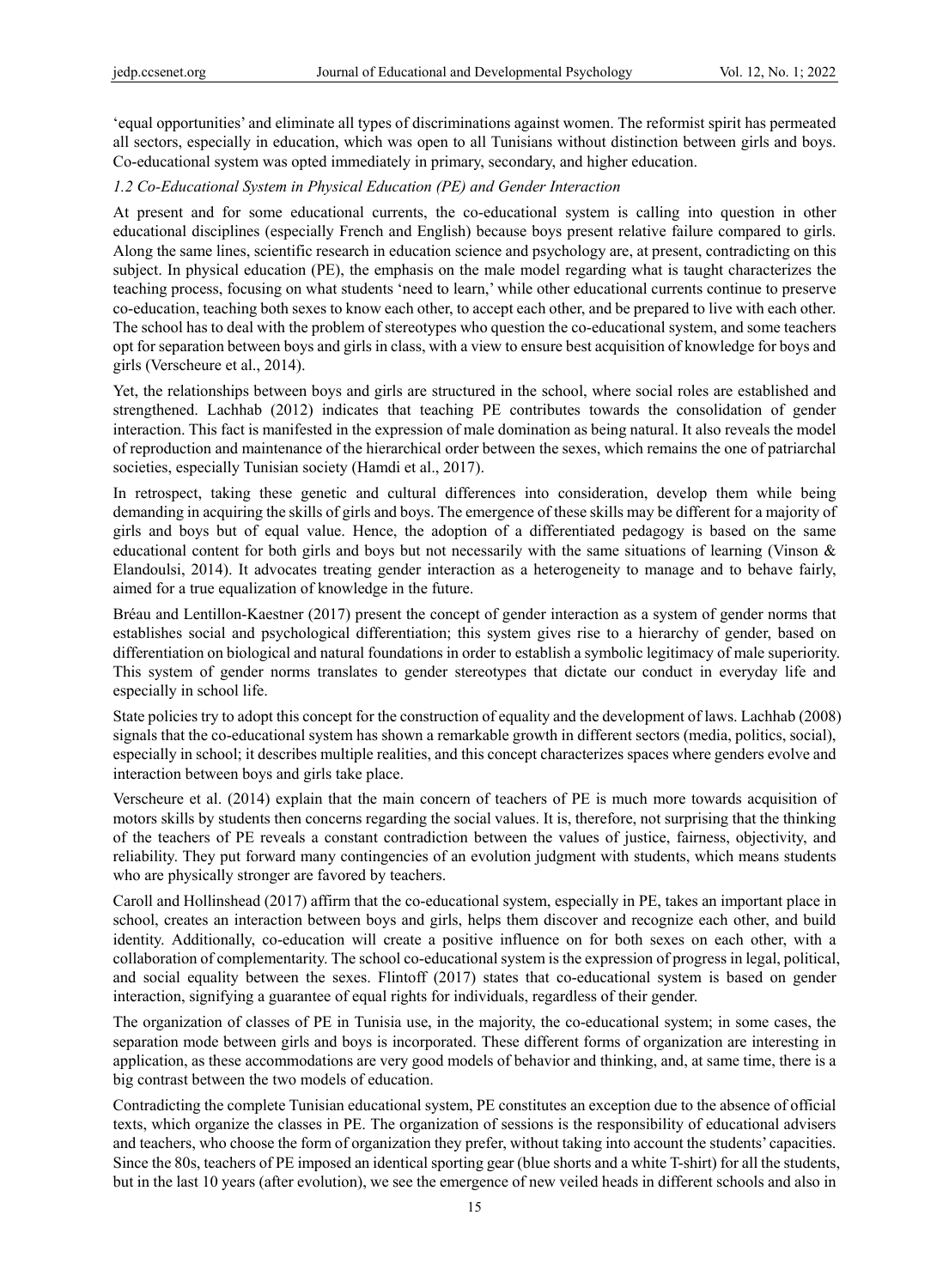the sessions of PE.

### *1.3 Physical Education (PE), Body and Religious Dress (Veil/Hijab)*

Could the bodily gambling requested in PE explain the desire to cover the body, giving way to a certain modesty from the girl? The religious dress is not the real reason to encourage separation in physical activity classes. In this sense, the veil (Hijab) is perceived by Erraies (2005) and Lachhab (2012) as a regression and an interruption to the development of female in sports and physical activities. The research adds that the wearing of the veil (Hijab) is an affirmation of identity. Erraies (2005) and Lachhab (2012) states also that the wearing of the veil (Hijab) is used as a sign of difference rather than a sign of religion. In occidental societies, Muslim communities, who can't integrate the community, choose the religious dress as a symbol of different identity. For Mansouri (2007), the veil (Hijab) constitutes "a transgression of the principle of gender equality and dignity (…) (p.690)." It encourages gender separation and prohibits social interaction between boys and girls.

Lachhab (2008) explains that "in most Muslim countries the right of access to education is now recognized, many countries continue to adopt strict separation between boys and girls in school,"(p.146) despite that the school is considered as a place of gender interaction. This choice is justified by the dangers of co-educational system to moral order. In Arab countries, where co-educational system is accepted (Tunisia, for example), the reason for wearing the veil (Hijab) by girls in sport and PE sessions seems to be the guarantee of "women's participation in public life, as veiled and modern" (Hamdi et al., 2017, p.690).

In fact, Tunisia has opted for the democratization of education and the principle of equal opportunities. Moreover, the nature the co-educational system in Tunisian schools has normally followed this desire for secularization, which is considered one of its foundations. In managing this gender interaction, the Tunisian school system involves equal opportunities and the guarantee of gender equality; it does not recognize their distinctive features and cannot abolish the evidence of gender-differentiated membership.

In addition, Errais and Errais (1996) explain that the 1968 official instructions (4) emphasize female PE, which "prepare women for their job of acculturating future generations and conveying the taste of physical practice and its values." However, the PE presented in the same official instructions (4) is characterized by a "uniform and standardized trend for both sexes." There are no specific regulations on the organization to be followed or dress to be adopted at the PE session; there are no references to gender differences. Lachhab (2008) explains that "this teaching is intended for a singular and neutral human race (p.148)." In this sense, physical and sporting activities are considered as a social practice in schools to a neutral student.

Paradoxically, the physical and sports activities that evoke 'the body' exhort the beauty of the gesture and the performance, liberating the body; they provide occasions for the manifestation of the body's image, its visibility, its acceptance, and a certain esteem towards this body. Physical and sports activities are not neutral objects; they involve bodies, subjects and the "bodies' subjects." Intervention about bodies is never neutral, as it is guided by norms and values, and imbued with politics. Representations of the body are understood as an expressive form of the sociocultural codes that underpin the reproduction of the mechanisms of perception and appreciation of health built into the dynamics between the individual and society.

This study draws on the social representations of Tunisian teachers of PE regarding the co-educational system in the sessions of PE. This research will analyze the characteristics of gender interaction in Tunisian schools through an empirical study developed by a semi-sturtured interview.

## **2. Method**

## *2.1 Study Population*

The sample, choised for this study, was selected for hypothetical reasons related to the research objectif. We select particpants who have a long experience (more than 15 years) in teaching physical education, whith equal pourcentage for women and men. Our simple was constituted from Twelve volunteer teachers of PE (6 men and 6 women). They have experience, ranging from 22 to 29 years, in teaching PE, with an average experience for both genders of 26 years (M=26.01; ET=3.2).

# *2.2 Material and Procedure*

Through this qualitative study on the paradox observed between corporeity and the veil (hijab) and gender interaction, we will study the representations of PE teachers to decrypt the stakes of the interaction between girls and boys according to the psychosocial and sociopolitical perspectives. We use a semi-directional interview to determine the experience of teachers regarding gender interactions and the religions dress (veil/hijab). A semistructured, open-ended approach was adopted, based on Sparkes and Smith, (2014) recommendation, to give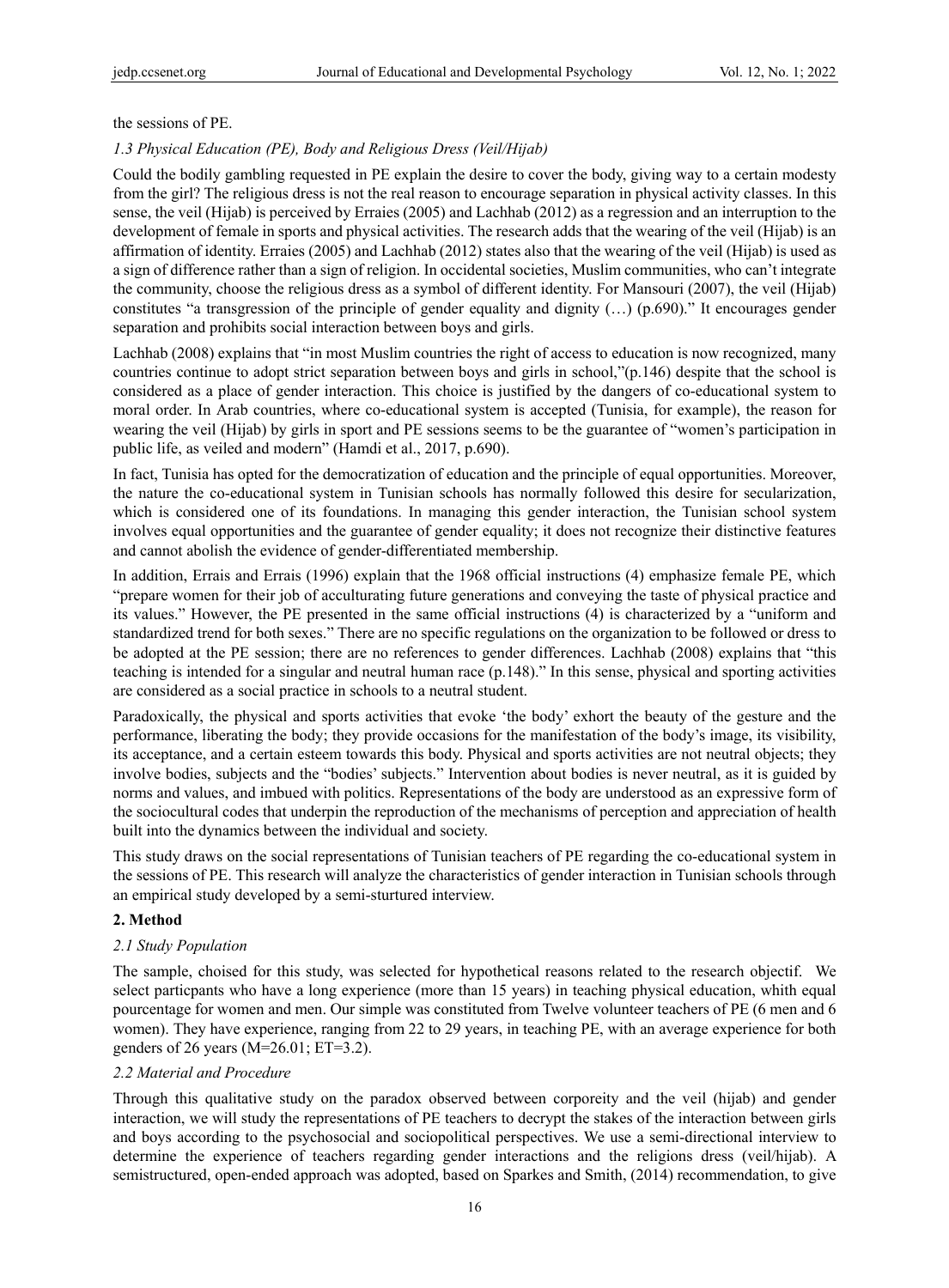the particpant freedom to speak, explain, elaborate and develop areas related to our research subject, though permitting for specific probing questions where necessary to gain supplementary perception.

After presenting the objectives of this study to the participating teachers of our population and receiving their consent, we began recording interviews over an average of one hour each. The interview was structured in four principal axes. The first one concerns experiences of teachers as pupils—from primary to secondary school and then to high school and work experience. The researcher asks particpants to descripe their personal experiences regarding PE sonce primary to secondery school, specially the dedails of gender interaction, the educational system used. The second axis focusses on the content of the PE session transmitted to students, especially the methods of evaluation and the type of command to analyze the educational processes used and gender-differentiated adaptations by teachers of both sexes. We demand to particpants to decripe their educational approach in their PE class, advantages, disadvantages, how they manage their students specialy withco-educationnal system and religious dress (Hijab). The third axis is about the reciprocal judgments made by teachers of their students in this professional engagement. We ask particpants about thier perceptions of the PE teachers, and that of their students. The last axis is concerned with understanding how the teachers of PE grasp the paradox of body and religious dress when it comes to fully applying the body within the framework of the PE session and at the same time adopting an accessory that may limit this body's fullness. In this section, we demand to participants to describe their experience with the religious dress (Hijab), to specify the evolution of the appearance of this type of clothing in their classes based on their 20 years of experience, to talk about the problems of to this phenomenon, and especially to specify if they have changed their teaching methods or their teaching content according to the expansion of this phenomenon after the tunisian evolution of 2010.

#### *2.3 Qualitative Analyses of Interview*

The approach adopted in this study is qualitative and is based on the analysis of the meaning of words from the speeches collected, to understand how the teachers of PE represent themselves in the co-educational system. We also opted for a global analysis of the interviews, given the similarity of the orientations of the teachers of both sexes on the subject.

Once transcribed, these interviews were submitted to various thematic analyses (Buznic-Bourgeacq & Terrisse, 2013), intended to bring out the significant representations of teaching discipline and the opinions and attitudes of teachers on the management of class and teaching content, especially on the issue related to gender interaction and the religious dress for girls (hijab), to understand judgments on the body paradox in physical activity practice.

# **3. Results and Discussion**

The educational experience of the population of our study took place according to the co-educational model in primary and secondary schools for the majority of men and contrary to women (separation between girls and boys). In universities, both have received instructions according to the co-educational system.

Our study population has not received any training oriented towards gender differences in their university education, despite that the differentiated pedagogy used by all teachers in mix classes recognizes age differences and motor capacity but ignores the gender. Teachers' representations of co-educational system show that the majority of male and female teachers are in favor of this system in primary schools and colleges. On the other hand, all teachers advocate separation system at secondary school, especially in third grade, because the preparation for the final exam of PE named "bac sport," which requires different preparation for girls and boys.

All participants agreed that the co-educational system in PE is "problematic," even those who apply it, as girls are different from boys; they are unable to keep up with the pace and the level of boys, which is always higher than the level of girls. Paradoxically, most teachers think that life is rich on gender interaction. S3 says, "It's normal, it's natural, boys and girls are called to collaborate in life and to work together, but for them, in PE, it's different. Boys want to show up to girls, and girls want to prove that they are not so limited as most teachers think."

According to male teachers, educational system creates problems, encouraging the separatist system. Some male teachers prefer working with boy students, as they are embarrassed to help their female students in gymnastics and would prefer a woman to do it. On the contrary, female teachers prefer working with boys more than girls because, apparently, boys are more disciplined, and they learn faster than girls. S5 says, "I'm unable to teach the girl, they are not organized like boy, and have many difficulty in gymnastic; they need a lot of effort from me to learn…"

The proposed teaching content, along with the differentiated approach adopted by PE teachers highlights a teaching content with different educational progression for girls and boys. The content is the same with changes in exercise intensity and repetition. The evaluation covers several aspects of a student's investment in the session (cognitive aspect, progression, attendance, participation, etc.); it is different and done according to the student's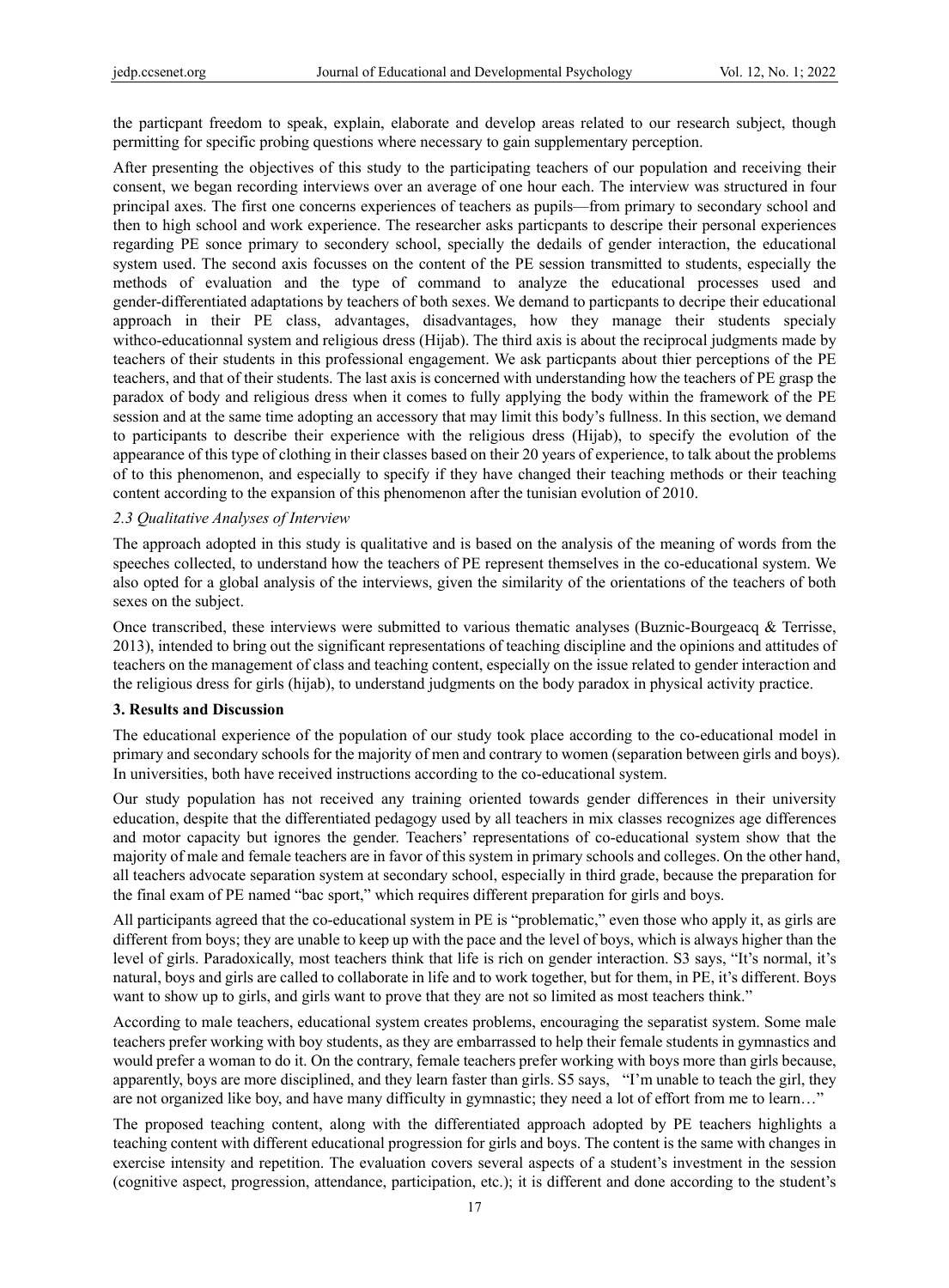education cycle and gender (college or high school only).

Boys are seen by teachers (female and male) as fast, talented, and coordinated, with better sporting qualities. They are described as strong, resilient, and motivated; they help the teacher in the course of the sessions and are virulent and predisposed to succeed better in all conditions. Additionally, all teachers agree that girls are not enduring, get tired quickly, can't keep pace, withdrawn, complicated, distracted, lagging behind, lack dynamism, have limited acquisition and capabilities, demand more demonstration and repetition, don't work, aren't motivated, and amorphous.

Regarding the pupils' perceptions of their teachers (according to the teachers), they are all perceived (female and male teachers) as teachers regardless of gender. The question of authority is also perceived as having no relation to gender. Learning, personality, and attitude are most important according to the teachers heard.

On the contrary, regarding sporting dress and religious dress (veil/hijab), teachers are divided and controversial. Four female teachers and two male teachers are outright against the "Hijab" in a PE session. However, two female teachers use self-censorship; they explain: "It's an offensive topic, and it's even tricky if you talk about it." The other male teachers believe that it is necessary to wear a proper outfit; they demand a proper outfit "without immodesty in one direction or the other, either wearing the veil (hijab) or wearing transparent outfits." They talk about the need "to follow certain hygiene rules, in the face of veiled girls who wear a lot of clothes that are not recommended in the PE sessions."

On the other hand, three male teachers who support the veil (hijab) prefer "not to speak when it has to do with personal convictions"; they support that "girl's dress should not disturb or hinder boys" Those who oppose religious dresses in PE session encourage veiled students to put on a cotton scarf. Teachers are much more interventionist on this issue; they are against wearing the veil, but they all prefer that this issue be resolved by a law that engages the whole school institution. We realize that the representations of male and female teachers are permeated by the performance model and the sports model that values standards that are rather masculine. The girl has to just play the second roles.

The analysis of the interviews shows what Bréau (2017) emphasized that the current co-educational system is not a complete realization of the egalitarian model and that, on the contrary, two models are found to coexist: a traditional patriarchal, unequal model and a progressive and equal model. Unconscious male and female teachers adopt a "double standard" towards their male and female students. These behaviors are evident both in performance and in the boys' indiscipline that is tolerated, viewed as an annoying but inevitable behavior, while it is stigmatized and sometimes violently rejected in girls whose docility is expected.

All teachers, even though they highlight the advantages of co-educational system (according to some, the mix allows positive representations to be made with respect to the other gender, guarantees openness and counteracts prejudice and gender interaction), are obsessed with the final examination and prefer the separatist model; they justify their choice as well by the final examination of "sport's bachelor" and the differences between girls' and boys' trials. However, Mansouri (2007) argues that the published manuals "present and analyze the technique of a sporting gesture, where the learning progresses never refer sexual differentiation (p150)."

Contradictorily, educational progression and evaluation are based on the gender of the student in parallel with other criteria. Indeed, different sports techniques are a major tool of the teaching content in PE. In this way, the teacher focuses on technical mastery (sports model), competition, as well as physical practice. Teachers' perceptions of their pupils are imbued with "the sporting body's model"; they describe their male students with reference to sporting qualities such as strength, dynamism, resistance, and speed. This model refers to teachers of both sexes.

Their negative perceptions and expectations of their girl students, as outlined by Bréau (2014), are the source of the disengagement of girls in school PE. They are described as incapable, cannot keep pace, and disturb boys in their progress. We realize that female teachers tend to adopt the masculine discourse of devaluing girl: "She is a handicap in PE session." They reject girls' classes and sometimes criticize girl students, describing them in very negative terms.

With regard to the choice of the gender of their pupils with separate educational model, while some male teachers prefer to have boys' classes mainly for gymnastics, female teachers also choose boys classes because "they work better with them." As reported by Verscheure et al. (2014), on the question of the preference of pupils' gender by female teachers, there is a conflict between preferential father identification, the elder brother, and their female identity. Such teachers who have strongly romanticized the paternal image express this idealization in their choice of boys' class, where they seek, by identification to their students, to forget their female identity. A consensus was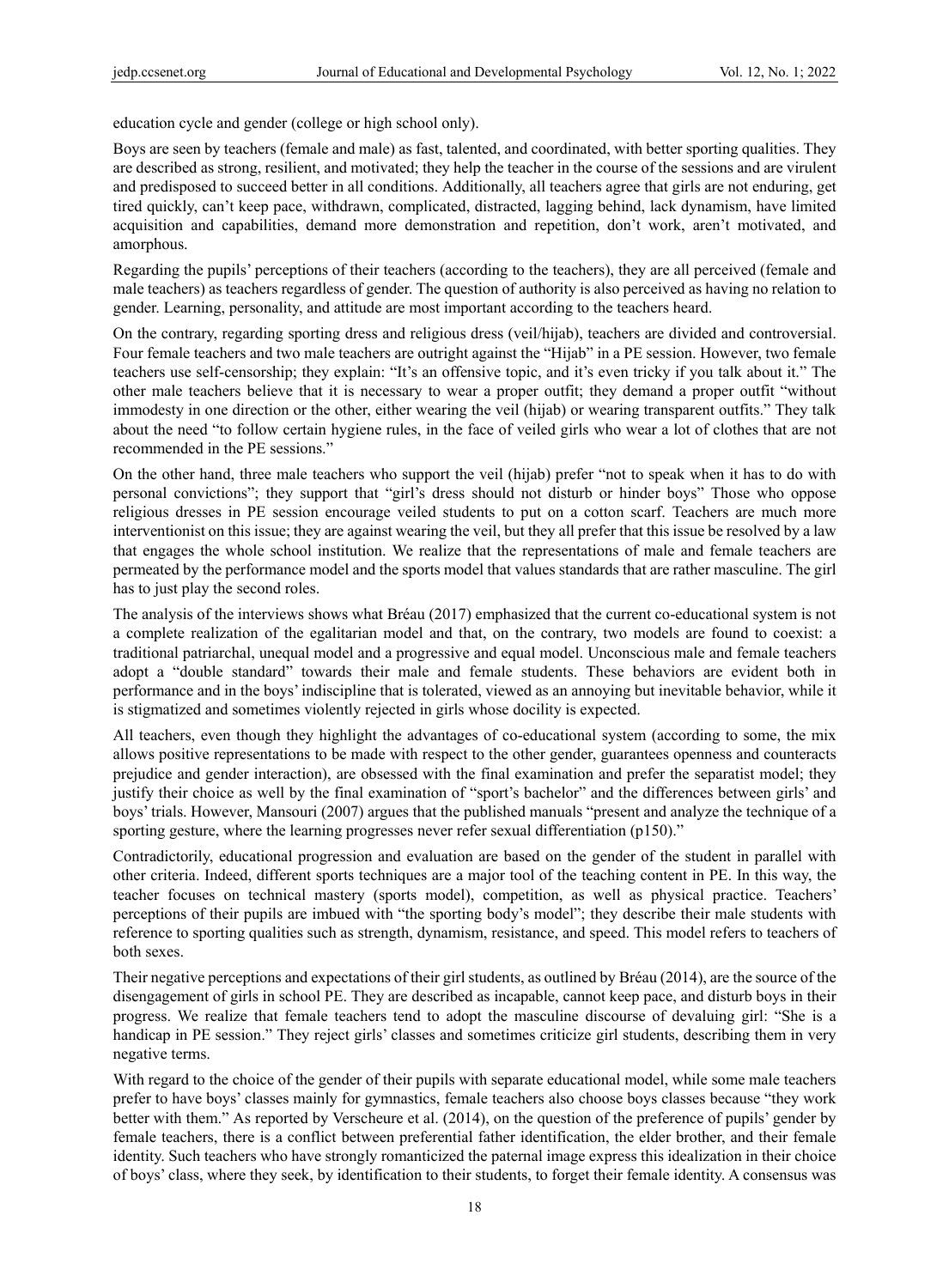expressed on the question of authority, which teachers felt was independent of gender and in relation with personality, pedagogical attitude, and investment.

Overall, the results of this study confirm Marzouki (1999) comments about the education system in Tunisia, which she says "reproduces and perpetuates mindful mineralizing representations for women (p148)." These systems are evident through the speeches of teachers who consistently and unavoidably reveal that social frameworks not only replicate gender discrimination within them but also normalize them so that they are seen as part of the social order.

The research conducted by Tourcheure et al. (2017) on the same issue joins our concerns, confirming the results of the interviews, which show some questions related to the function of school towards the transformation of gender interaction culture. Finally, would it be possible for PE as practiced to carry out its socializing functions by preparing the men and women of tomorrow to different roles and status while respecting equality?

# **5. Conclusion**

The relationships between boys and girls are structured in schools, where social roles are established and strengthened. The teaching of PE is an enabling factor for the consolidation of gender interaction. This deduction is reflected in the expression of male domination as a matter of nature. It also reveals the meaning of reproduction and the maintenance of hierarchical order between the sexes, which remains the essence of patriarchal of societies, particularly the Tunisian society.

Rather, in the context of co-education in PE, it is first necessary to draw the attention of teachers to the urgent need to reflect and devise a genuine equalization of knowledge, which can be expressed in different ways and which is not exclusively associated with male social models.

Everything remains to be done or redone if we do not reflect on this issue of gender equality, by taking into account genetic differences and the differentiated expression of motor skills. By developing co-education and promoting exchanges between pupils of both sexes, one could contribute to finding the way that would allow the modification of sexist and retrograde representations.

# **6. Limitation**

This study focuses essentielly, on physical education (PE) according to political and social changes after the 2010 revolutions. We have choised to explore this question using a qualitative study. The interview used focuses on the comparison between the experiences of PE teachers before and after the 2010 revolution with regard to religious dress (veil/hijab) in the physical education session. However, there may be some possible limitations in this study. The first, is the sampling method used to select our study population, we chose particpants according to very specific criteria, but it is possible that by expanding study population and choosing younger PE teachers with less experience, they probably will give a different opinion from that obtained from our study population. The second limitation concerns the opinion of the pupils which are not considrate in this research, future studies may be interested with this point because it will certainly make a very interesting comparison between the views of teachers and those of students regarding the religious dress (veil/hijab).

An analysis of the "hidden curriculum" and of the signs and symbols that will be transmitted to students and not prescribed in the program in terms of roles and values justifying this inequality experienced in class and which has a gendered connotation

# **Notes**

(1) Zitouna University, founded in 737, is the first Islamic university and the oldest educational institution in the Arab world since a Madrasah was founded in 737 within the Zitouna mosque.

(2) Sadiki College was created on January 13, 1875. Its creation constitutes a revolution in Tunisian intellectual spheres because it introduces new subjects totally foreign to those taught at Zitouna University. The colonial authorities kept a close watch on this college and fear the development of nationalist ideas hostile to the colonial project.

(3) Chater Souad. Changes in the condition of Tunisian women (1956-1994). In: Cahiers de la Méditerranée, n ° 49, 1, 1994. Tunisia, a dynamic of change. pp. 37-60

(4) The official instructions of physical education, 1968

#### **Acknowledgments**

The authors declare that they have no known competing financial interests or personal relationships that could have appeared to influence the work reported in this paper.